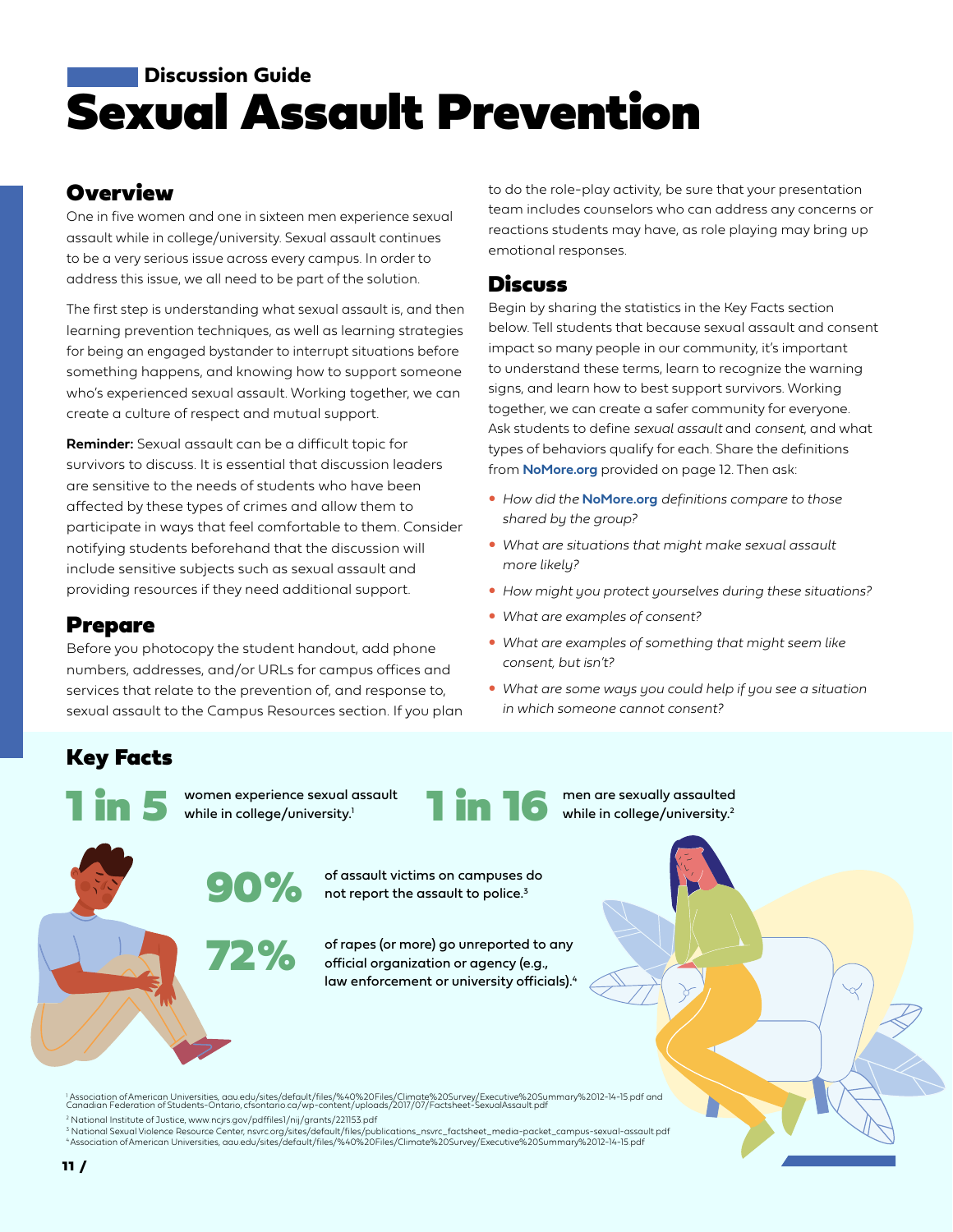## Handout

Distribute copies of the *Sexual Assault Prevention* handout and allow students time to review the strategies for interrupting a situation that might lead to sexual assault in the "Stand Up, Don't Stand By" section of the sheet. Go more in depth on each tip at **[nomore.org/learn/while-its](https://nomore.org/learn/while-its-occurring/)[occurring](https://nomore.org/learn/while-its-occurring/)**. Show the Uber and NO MORE video "How to Prevent Sexual Assault and Create a Safer Community" (URL below).

Next, invite students to role play some real-life bystander scenarios presented by NO MORE (URL below). As a reminder, be sure to have colleagues available to help students who may have emotional responses. Challenge students to think of exactly what they would say or do to handle the situation. Once students have had time to consider their response, reveal the suggested course of action. Invite students to consider how multiple strategies might be effective and how their own personality, skill set, and comfort level will determine how they respond to a given situation.

# Wrap-Up

Review the community resources available both on campus and nationally. Speak about your campus' specific approach to sexual assault prevention. Highlight additional

## Key Definitions

**Sexual Assault** — Forced or coerced sexual contact without consent – the presence of a clear *yes*, not the absence of a *no*. Sexual assault is a crime motivated by a need to control, humiliate, dominate, and harm. It can take the form of rape, incest, oral sex, child sexual abuse/molestation, exposing/ flashing, harassment, fondling or unwanted sexual touching above and under clothing, forcing a person to pose for sexual photos. Examples of force may include displaying a weapon, physical battering, and immobilization of the victim.<sup>1</sup>

**Consent** — Consent is a voluntary, enthusiastic, and clear agreement between the participants to engage in specific sexual activity. If clear, voluntary, coherent, and ongoing consent is not given by all participants, it's sexual assault. There is no room for ambiguity or assumptions when it comes to consent, and the rules don't change for people who have engaged in sexual activity before.<sup>2</sup>

1 NO MORE, [nomore.org/learn/resources/#KnowMore](https://nomore.org/learn/resources/#KnowMore) <sup>2</sup> NO MORE, [nomore.org/learn/understanding-consent](https://nomore.org/learn/understanding-consent/)

opportunities for students to get involved with sexual assault prevention student groups, volunteer with local rape crisis centers, or engage in awareness campaigns. Invite students to share how they will use the skills they've learned to care for their friends and community members.

## Share Out

Share this part of the toolkit with community members who can play an important role in helping students create a caring culture on campus such as dorm managers, mental health counselors, campus religious leaders, and health services administrators. Also share with those who can play a role in helping students stay safe off campus, such as club and restaurant owners, and apartment managers.

#### Resources

- y Uber and NO MORE: How to Prevent Sexual Assault and Create a Safer Community [video]: **[nomore.org/campaigns/](https://nomore.org/campaigns/driving-change-with-uber/) [driving-change-with-uber](https://nomore.org/campaigns/driving-change-with-uber/)**
- y NO MORE Real-Life Bystander Scenarios: **[nomore.org/](https://nomore.org/learn/bystander-scenarios/) [learn/bystander-scenarios](https://nomore.org/learn/bystander-scenarios/)**
- y Rape, Abuse & Incest National Network: **[Rainn.org](https://www.rainn.org)**
- Don't Stand By Bystander Intervention Campaign: **[dontstandby.org](https://www.dontstandby.org)**

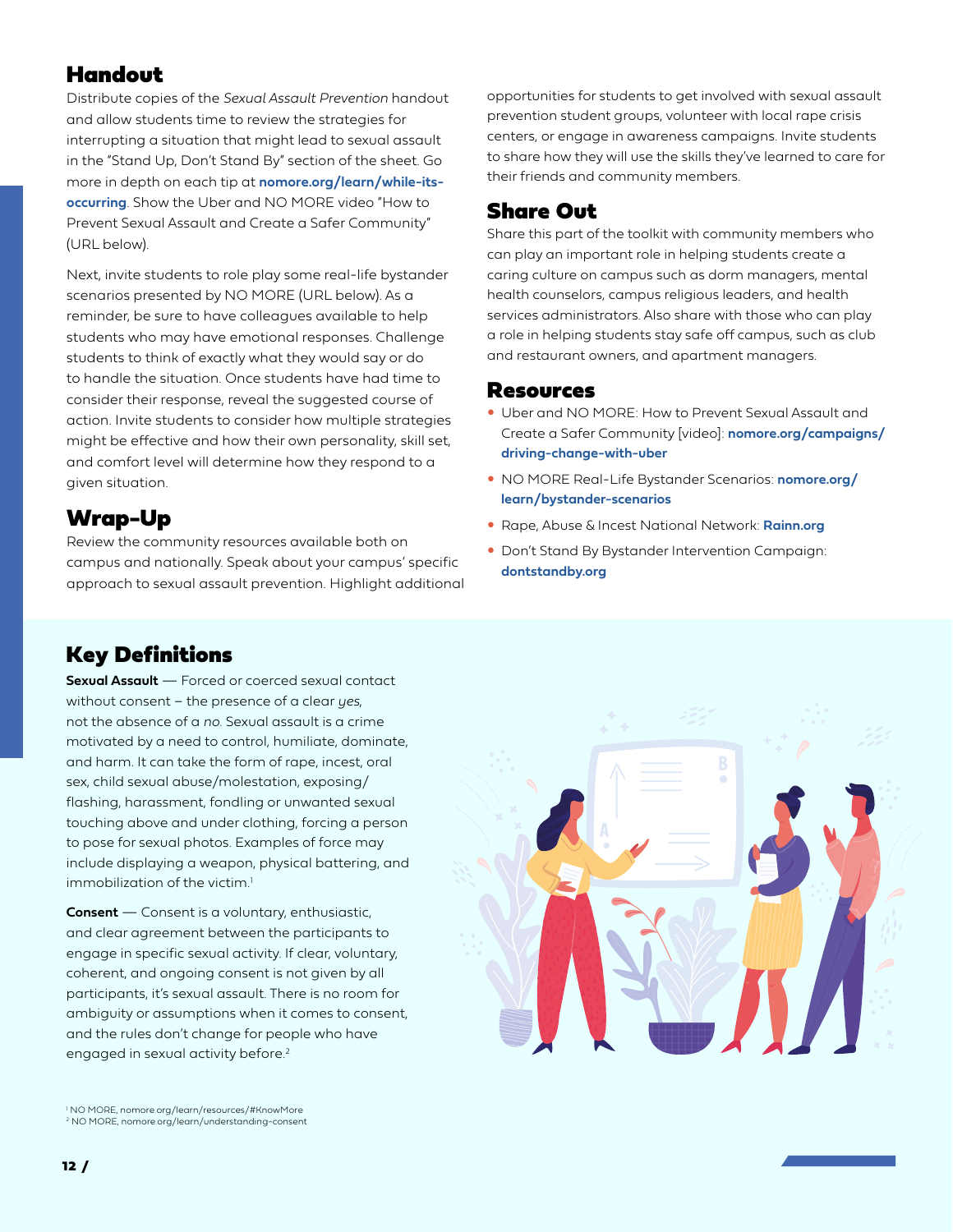# Sexual Assault Prevention  **Reproducible Student Handout**

# Think About Safety

- **Call authorities when in danger.** If you or someone you know needs immediate help, call 911.
- **Trust your instincts.** If something doesn't feel right, it probably isn't.
- **Stay alert.** Be aware of your surroundings and limit distractions like phone use and headphones.
- **Check on others.** If you see someone who looks like they're uncomfortable or intoxicated, check in with them directly. Ask if they need anything or help them find their own friends so they can go home safely together.
- **Don't go alone.** Go with a friend or group of friends: watch out for each other; and always leave together as a group.
- **Keep personal details private.** Be careful about posting personal information online; consider disabling geolocation settings on your social media.
- **Meet in public.** Meet first dates and new friends in public places.
- **Have an exit plan.** Make a plan ahead of time for how you will handle uncomfortable or difficult situations; coordinate your plans with your friends.
- **Watch your drink.** Keep your eyes on your drink at all times; only drink from containers you open or drinks that you see being opened or made and poured; if you think you may have been drugged, get help immediately.

THE ONLY PERSON RESPONSIBLE FOR SEXUAL ASSAULT IS THE PERPETRATOR, BUT WE CAN ALL TAKE STEPS TO LOOK OUT FOR EACH OTHER'S SAFETY AND HELP PREVENT SEXUAL ASSAULT BEFORE IT STARTS. CHECK OUT THE TIPS BELOW. WHAT CAN YOU DO TO STAY SAFE ON CAMPUS?

# Stand Up, Don't Stand By

We all play a role in preventing violence and looking out for each other's safety. Your own safety is key in deciding when and how to respond to sexual violence while it's occurring. **If the situation is already violent or looks like it's escalating quickly, don't intervene directly. Call 911.**

If it's safe to intervene, these strategies can help defuse the situation:

- **Distract.** You can disrupt the situation by talking. Strike up a conversation about anything. Your goal is to prevent a situation from getting worse, or to buy enough time to check in with the potential survivor and ask them if they are okay.
- **Direct.** Check in with the person you're concerned about to make sure they're okay. Ask if they need help or someone to stay with them. You can also see if they'd like to grab a bite with you to help remove them from an uncomfortable situation.
- **Delegate.** Enlisting allies, like another friend, can defuse the situation much more smoothly than trying to go it alone. You can also look for someone else who might be in a better position to get involved—for example, tell the bouncer, find an RA, look for the person's friends, or call the authorities.

Made possible by